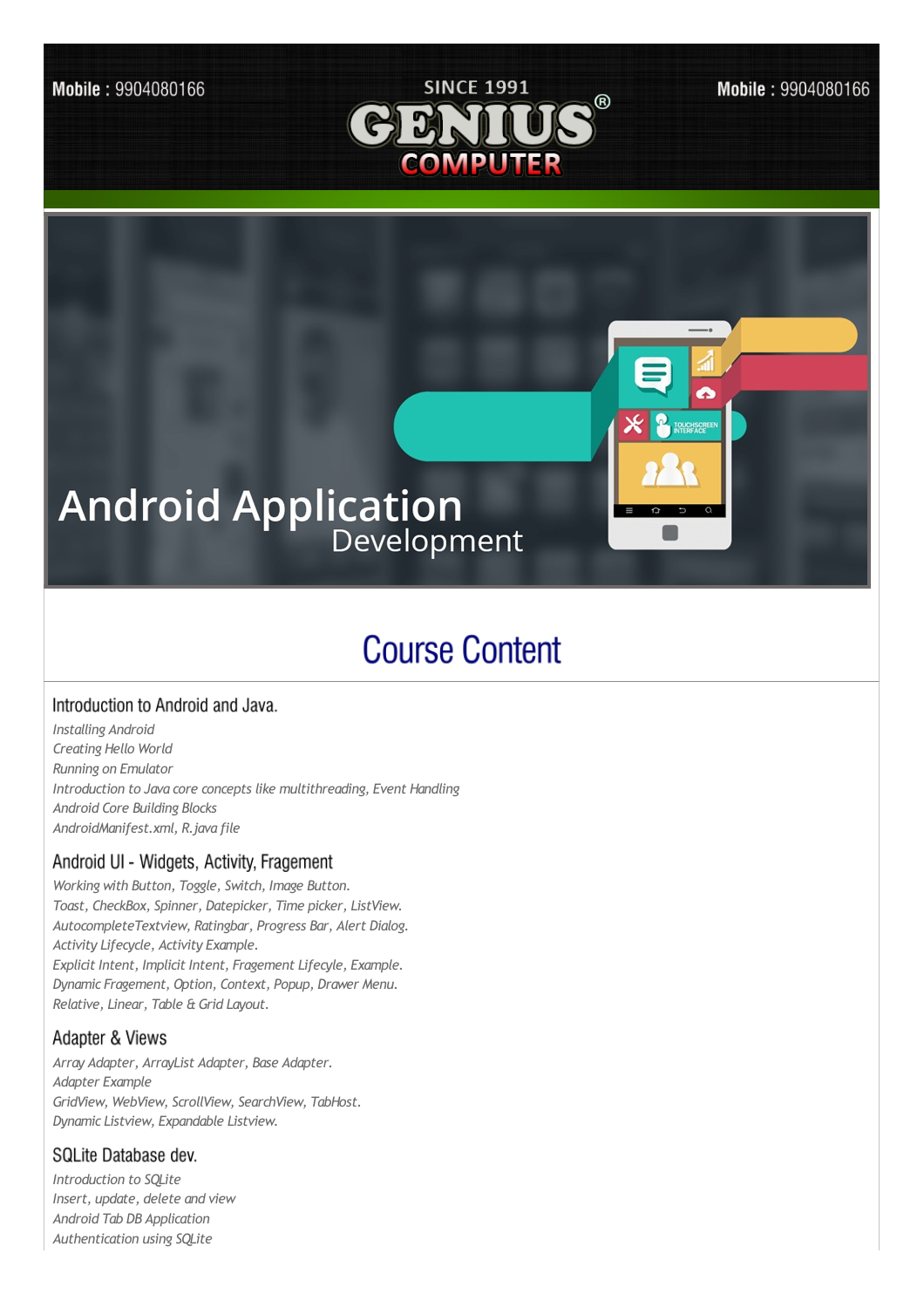#### *Mini project using SQLite*

## Android Services, Content Provider

*Service API, Service Life cycle. Service Example. Content Provider - Implicit & Explicit ( Custom ) Example. Sharing Information from content provider. Contact Content Provider.*

#### Multimedia, Audio, Video.

*Wallpaper, Live Wallpaper. Playing and recording audio. Playing and recording video. Alarm Manager Gallary*

#### **Android Notification**

*Notification API. Creating Notification Builder. Setting Notification Properties Attaching Actions Issuing Notification Android Notification Examples*

#### **Telephony API**

*Intro. to Telephony Manager Get Call State Call State BroadcastReceiver Making Phone Call Send SMS, Emails.*

#### **Location API**

*Location API Fundamental Example of Android Location API Working with Google Maps*

## Speech API

*TextToSpeech API TextToSpeech Example Managing speed and pitch Speech To Text*

#### **Device Connectivity**

*Introduction to Bluetooth List Paired Devices Working with WiFi Working with Camera*

#### Sensor

*Intro. to Sensor API Motion, Position, Environmental Sensor Sensor Manager, Sensor Event. Compass Acceslerometer and Orientation Sensors Sensor Example*

## Animation & Graphics

*Android Animation API Android Rotate, Zoom and Fade Animation Animation Example. Graphics API 2D Graphics, Canvas and Paint Example.*